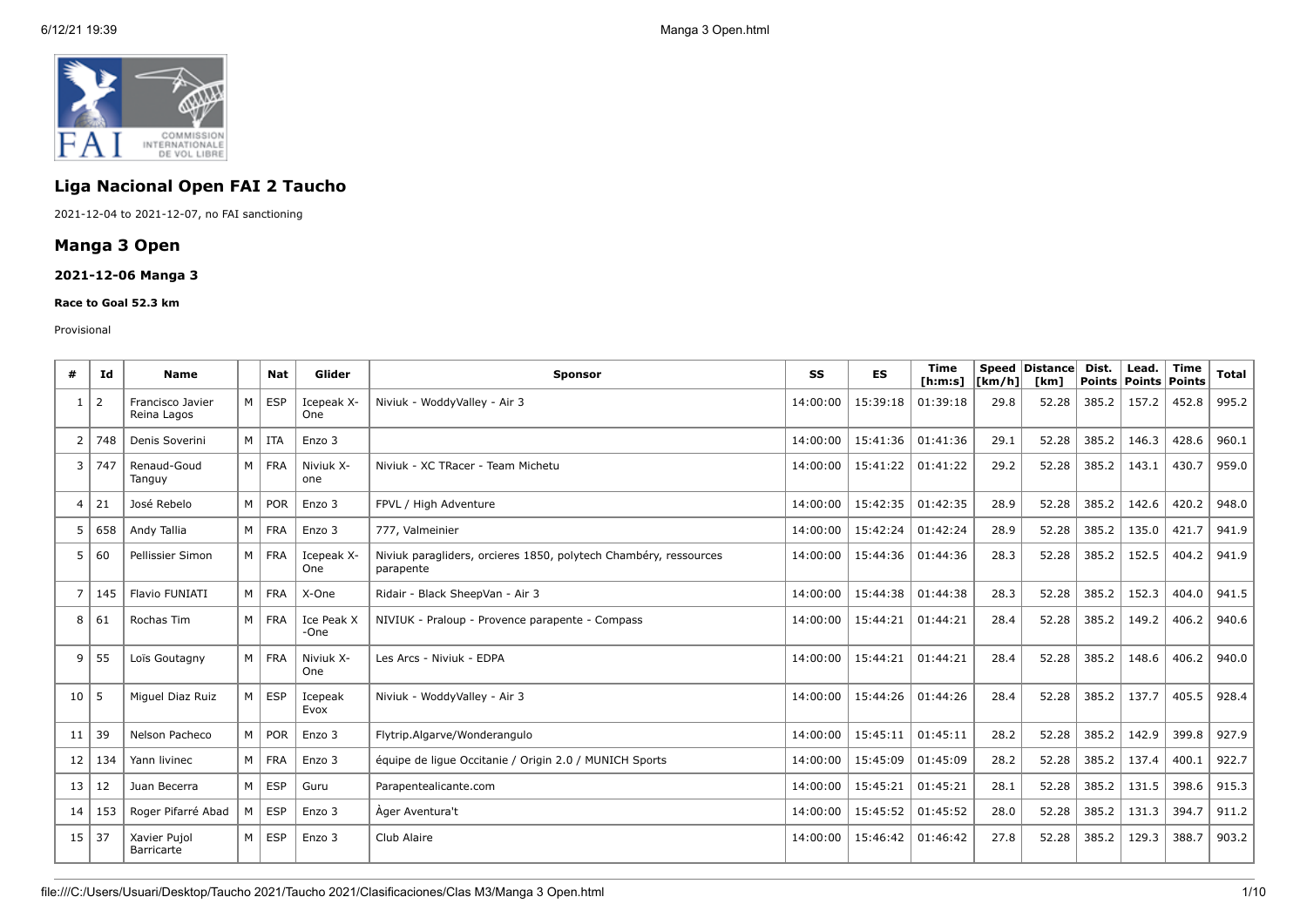| #  | Id  | <b>Name</b>                     |          | Nat           | Glider           | <b>Sponsor</b>                                                           | SS       | <b>ES</b> | Time<br>[ <b>h</b> : <b>m</b> : <b>s</b> ] | [km/h] | Speed Distance<br>[km] | Dist.<br><b>Points</b> | Lead.<br><b>Points</b> | Time<br>Points | <b>Total</b> |
|----|-----|---------------------------------|----------|---------------|------------------|--------------------------------------------------------------------------|----------|-----------|--------------------------------------------|--------|------------------------|------------------------|------------------------|----------------|--------------|
| 16 | 83  | Adrien RAISSON                  | M        | <b>FRA</b>    | Niviuk X-<br>One | Bonneval Waters / Izipizi / Region Auvergne Rhône Alpes                  | 14:00:00 | 15:47:23  | 01:47:23                                   | 27.6   | 52.28                  | 385.2                  | 133.1                  | 383.8          | 902.1        |
| 17 | 142 | Luis Manuel<br><b>RAMOS</b>     | M        | <b>ESP</b>    | Enzo 3           | enminube                                                                 | 14:00:00 | 15:49:05  | 01:49:05                                   | 27.1   | 52.28                  | 385.2                  | 144.2                  | 371.8          | 901.2        |
| 18 | 54  | Daniel Crespo                   | М        | <b>ESP</b>    | Leopard          | Ojovolador.com - Sky of Tenerife - GIN - Kasana.es - AIR 3               | 14:00:00 | 15:47:12  | 01:47:12                                   | 27.6   | 52.28                  | 385.2                  | 124.2                  | 385.1          | 894.5        |
| 19 | 44  | Juan Carlos<br>Martínez Melón   | M        | <b>ESP</b>    | Guru             | UP-Parapentes. es Denubeanube. com                                       | 14:00:00 | 15:47:37  | 01:47:37                                   | 27.5   | 52.28                  | 385.2                  | 123.5                  | 382.1          | 890.8        |
| 20 | 129 | Stéphane POULAIN                | M        | <b>FRA</b>    | Enzo 3           | PAP08 - CREG - AIR3                                                      | 14:00:00 | 15:48:40  | 01:48:40                                   | 27.2   | 52.28                  | 385.2                  | 130.7                  | 374.7          | 890.6        |
| 21 | 754 | David García<br>González        | M        | <b>ESP</b>    | Enzo 3           |                                                                          | 14:00:00 | 15:48:53  | 01:48:53                                   | 27.2   | 52.28                  | 385.2                  | 123.8                  | 373.2          | 882.2        |
| 22 | 750 | Yeray González<br>González      | M        | <b>ESP</b>    | Boomerang<br>12  | Gin Gliders - FECDA - Kasana.es - Tenapark                               | 14:00:00 | 15:48:14  | 01:48:14                                   | 27.4   | 52.28                  | 385.2                  | 112.3                  | 377.8          | 875.3        |
| 23 | 43  | Victor Boudet                   | M        | <b>FRA</b>    | Enzo 3           | Pole espoir vol libre / Pointe Ardennes parapente                        | 14:00:00 | 15:49:08  | 01:49:08                                   | 27.1   | 52.28                  | 385.2                  | 117.9                  | 371.5          | 874.6        |
| 24 | 30  | Boris Plamenov                  | M        | <b>ESP</b>    | Enzo 3           | <b>DPARAPENTE</b>                                                        | 14:00:00 | 15:51:44  | 01:51:44                                   | 26.5   | 52.28                  | 385.2                  | 124.4                  | 353.9          | 863.5        |
| 25 | 757 | Bogdan Clinchu<br>Vasile        | M        | <b>ROU</b>    | Zeno             |                                                                          | 14:00:00 | 15:51:30  | 01:51:30                                   | 26.6   | 52.28                  | 385.2                  | 121.9                  | 355.5          | 862.6        |
| 26 | -6  | Luis Martinez<br>Iturbe         | M        | <b>ESP</b>    | Enzo 3           | munichsports.com - Chocolates ITURBE - Molina de Aragon - Dietista Rural | 14:00:00 | 15:51:36  | 01:51:36                                   | 26.5   | 52.28                  | 385.2                  | 119.9                  | 354.8          | 859.9        |
| 27 | 97  | Manuel Damián<br>Alonso Álvarez | M        | <b>ESP</b>    | Up Meru          | LET'S FLY                                                                | 14:00:00 | 15:51:23  | 01:51:23                                   | 26.6   | 52.28                  | 385.2                  | 114.5                  | 356.3          | 856.0        |
| 28 | 64  | joeri bal                       | M        | <b>BEL</b>    | Enzo 3           | Heem Cohousing                                                           | 14:00:00 | 15:49:56  | 01:49:56                                   | 26.9   | 52.28                  | 385.2                  | 103.5                  | 366.0          | 854.7        |
| 29 | 34  | <b>Manuel Nieto</b><br>Maestre  | M        | ESP           | Zeno             | Seguros VLR                                                              | 14:00:00 | 15:52:18  | 01:52:18                                   | 26.4   | 52.28                  | 385.2                  | 115.3                  | 350.2          | 850.7        |
| 30 | 9   | David Villarta                  | M        | <b>ESP</b>    | Enzo 3           | VILLARTA Family,                                                         | 14:00:00 | 15:53:40  | 01:53:40                                   | 26.1   | 52.28                  | 385.2                  | 123.7                  | 341.3          | 850.2        |
| 31 | 77  | Paulo Silva                     | M        | <b>POR</b>    | Enzo 3           | <b>CASM</b>                                                              | 14:00:00 | 15:51:28  | 01:51:28                                   | 26.6   | 52.28                  | 385.2                  | 104.1                  | 355.7          | 845.0        |
| 32 | 11  | Pablo Menchero<br>García-Olías  | M        | <b>ESP</b>    | Guru             | UP-Parapentes.es Ayuntamiento de Mora Megamec                            | 14:00:00 | 15:57:00  | 01:57:00                                   | 25.3   | 52.28                  | 385.2                  | 139.1                  | 320.1          | 844.4        |
| 33 | 89  | Jonathan Hugh<br>Marsh          | $M \mid$ | GBR           | Enzo 3           |                                                                          | 14:00:00 | 15:52:09  | 01:52:09                                   | 26.4   | 52.28                  | 385.2                  | 102.7                  | 351.2          | 839.1        |
| 34 | 18  | Cecilio Valenzuela<br>Requena   | M        | <b>ESP</b>    | Guru             | UP-parapenntes.es Denubeanube.com                                        | 14:00:00 | 15:51:56  | 01:51:56                                   | 26.5   | 52.28                  | 385.2                  | 97.8                   | 352.6          | 835.6        |
| 35 | 52  | José Ignacio<br>Arévalo Guede   | M        | ESP           | Niviuk<br>Evox   |                                                                          | 14:00:00 | 15:53:44  | 01:53:44                                   | 26.0   | 52.28                  | 385.2                  | 109.0                  | 340.9          | 835.1        |
| 36 | 151 | Ronald Mendoza                  | M        | VEN           | Peak 5           | Airtoplay.com                                                            | 14:00:00 | 15:52:54  | 01:52:54                                   | 26.2   | 52.28                  | 385.2                  | 101.6                  | 346.3          | 833.1        |
| 37 | 82  | James Thomas<br>Marsh           |          | M   GBR       | Meru             | Tenerife Top Paragliding                                                 | 14:00:00 | 15:55:48  | 01:55:48                                   | 25.6   | 52.28                  | 385.2                  | 114.7                  | 327.6          | 827.5        |
| 38 | 25  | Juanma Garcia<br>Guerrero       |          | $M \vert$ ESP | Magus            | Aire y vuelo                                                             | 14:00:00 | 15:54:56  | 01:54:56                                   | 25.8   | 52.28                  | 385.2                  | 108.9                  | 333.1          | 827.2        |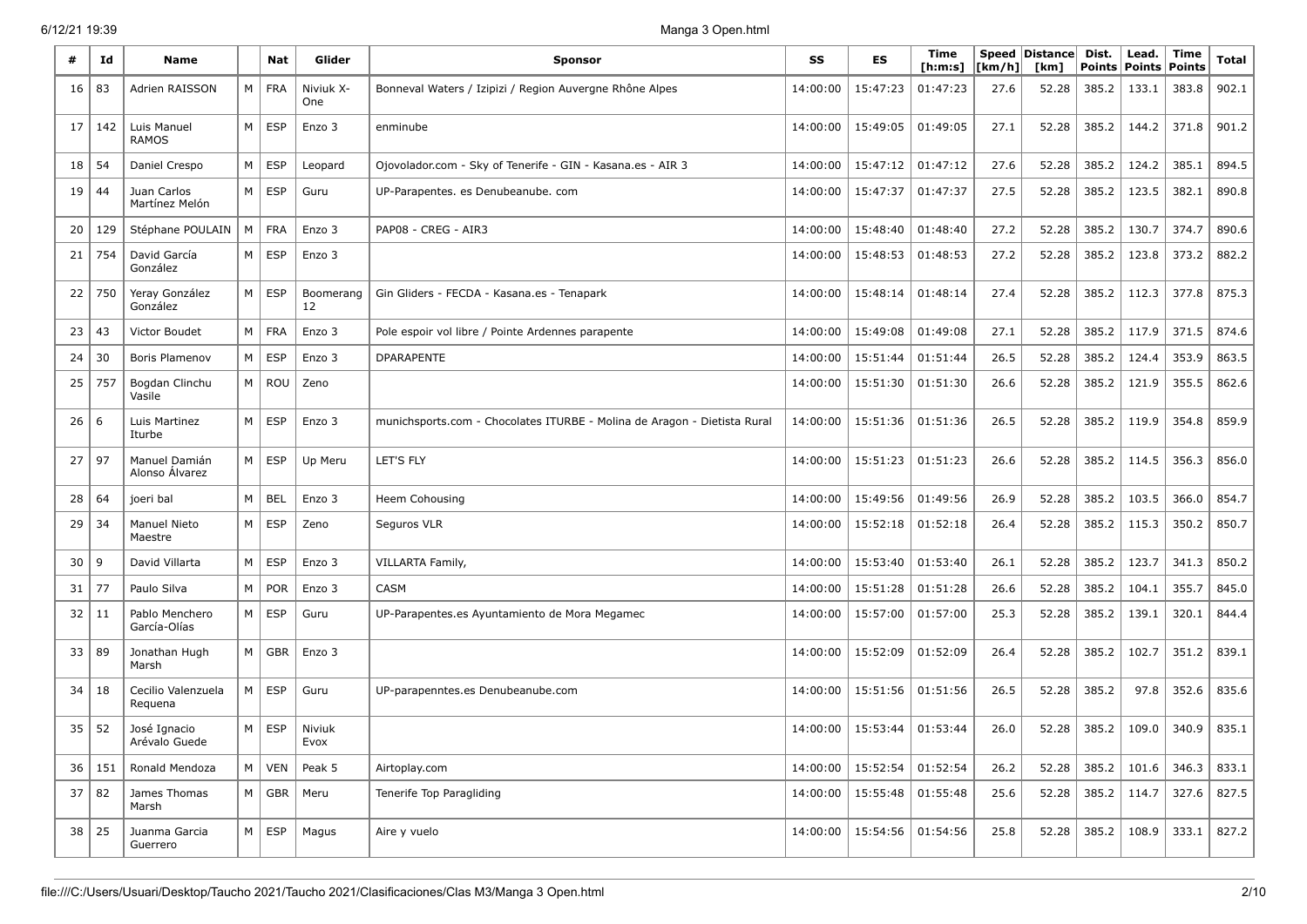| #  | Id  | Name                                     |   | Nat        | Glider           | Sponsor                                                                              | SS       | ES       | Time<br>[h:m:s] | [km/h] | Speed   Distance  <br>[km] | Dist.<br><b>Points</b> | Lead.<br><b>Points</b> | Time<br><b>Points</b> | Total |
|----|-----|------------------------------------------|---|------------|------------------|--------------------------------------------------------------------------------------|----------|----------|-----------------|--------|----------------------------|------------------------|------------------------|-----------------------|-------|
| 39 | 67  | David Cubel<br>Gallarte                  | M | <b>ESP</b> | Meru             | TuviTándem                                                                           | 14:00:00 | 15:55:41 | 01:55:41        | 25.6   | 52.28                      | 385.2                  | 108.5                  | 328.4                 | 822.1 |
| 40 | 244 | Florin Iftinca                           | М |            | Gin Leopad       |                                                                                      | 14:00:00 | 15:55:07 | 01:55:07        | 25.7   | 52.28                      | 385.2                  | 101.9                  | 332.0                 | 819.1 |
| 41 | 35  | Federico Núñez<br>Alcón                  | M | <b>ESP</b> | Guru             | Zahe.ropa                                                                            | 14:00:00 | 15:55:17 | 01:55:17        | 25.7   | 52.28                      | 385.2                  | 97.1                   | 330.9                 | 813.2 |
| 42 | 41  | Eusebio soares                           | M | <b>POR</b> | Enzo 3           | 3ssolar                                                                              | 14:00:00 | 16:00:27 | 02:00:27        | 24.6   | 52.28                      | 385.2                  | 96.7                   | 298.9                 | 780.8 |
| 43 | 38  | arthur Moindrot                          | М | <b>FRA</b> | Enzo 3           | Pole France, Kortel Design, AIR 3                                                    | 14:00:00 | 16:03:26 | 02:03:26        | 24.0   | 52.28                      | 385.2                  | 106.0                  | 281.0                 | 772.2 |
| 44 | 749 | Omar Alejandro<br><b>Contreras Perez</b> | M | <b>VEN</b> | Zeno             | Mi Papá                                                                              | 14:00:00 | 16:02:07 | 02:02:07        | 24.2   | 52.28                      | 385.2                  | 96.5                   | 288.8                 | 770.5 |
| 45 | 49  | José manuel Reina<br>lagos               | М | <b>ESP</b> | Peak 5           | Excavaciones y transportes Benalvalle sl                                             | 14:00:00 | 16:02:08 | 02:02:08        | 24.2   | 52.28                      | 385.2                  | 94.9                   | 288.7                 | 768.8 |
| 46 | 48  | Raúl Iván<br>Hernández<br>González       | M | <b>ESP</b> | Peak 5           |                                                                                      | 14:00:00 | 16:04:12 | 02:04:12        | 23.8   | 52.28                      | 385.2                  | 89.5                   | 276.4                 | 751.1 |
| 47 | 208 | Cristóbal García<br>Morales              | M | <b>ESP</b> | Boomerang<br>11  | wuweiparapente                                                                       | 14:00:00 | 16:05:00 | 02:05:00        | 23.7   | 52.28                      | 385.2                  | 92.6                   | 271.7                 | 749.5 |
| 48 | 111 | Ricardo Rodrigues                        | M | POR        | Gin<br>Leopard   | paragliding.BSTOKED.net; Azores Airlines                                             | 14:00:00 | 16:09:03 | 02:09:03        | 22.9   | 52.28                      | 385.2                  | 85.8                   | 248.2                 | 719.2 |
| 49 | 130 | Fabián Déniz<br>Quintana                 | M | <b>ESP</b> | Zeno             |                                                                                      | 14:00:00 | 16:14:30 | 02:14:30        | 22.0   | 52.28                      | 385.2                  | 80.4                   | 217.5                 | 683.1 |
| 50 | 161 | Ricardo Mota Leite                       | М | <b>POR</b> | Zeolite GT       | AbouaAboua                                                                           | 14:00:00 | 16:24:17 | 02:24:17        | 20.5   | 52.28                      | 385.2                  | 81.5                   | 164.1                 | 630.8 |
| 51 |     | Larry Pino Mandry                        | M | <b>ESP</b> | Guru             | Alfapilot                                                                            | 14:00:00 | 16:34:20 | 02:34:20        | 19.2   | 52.28                      | 385.2                  | 98.1                   | 111.2                 | 594.5 |
| 52 | 93  | lorenzo nadali                           | M | ITA        | Boomerang<br>11  | scientific team                                                                      | 14:00:00 | 16:31:23 | 02:31:23        | 19.6   | 52.28                      | 385.2                  | 61.8                   | 126.6                 | 573.6 |
| 53 | 10  | Nicolas DINH                             | M | <b>FRA</b> | Enzo 3           | Ligue Occitanie                                                                      | 14:00:00 | 15:44:06 | 01:44:06        | 28.4   | 52.12                      | 384.0                  | 162.0                  |                       | 546.0 |
| 54 | 133 | Jaume Font Ferrer                        | M | <b>ESP</b> | Venus SC         | <b>HAPPY FLY Tenerife</b>                                                            | 14:00:00 | 16:41:19 | 02:41:19        | 18.4   | 52.28                      | 385.2                  | 46.4                   | 75.5                  | 507.1 |
| 55 | 122 | Chechu Martinez<br>Rojano                | M | <b>ESP</b> | Ozone<br>Zeno    | RODEO STAR_FGT                                                                       | 14:00:00 | 16:39:33 | 02:39:33        | 18.6   | 52.28                      | 385.2                  | 36.1                   | 84.5                  | 505.8 |
| 56 | 731 | Enric Moyés Valls                        | M | <b>ESP</b> | Artik 6          |                                                                                      | 14:00:00 | 16:42:45 | 02:42:45        | 18.2   | 52.28                      | 385.2                  | 41.4                   | 68.2                  | 494.8 |
| 57 | 7   | jesus costa<br>sanchez                   | М | <b>ESP</b> | IcepeakX-<br>One | Nivik españa - Mediterranean Paragliders.com- parapentedesnivel.com-<br><b>FAMUR</b> | 14:00:00 |          |                 |        | 37.46                      | 276.0                  | 84.4                   |                       | 360.4 |
| 58 | 16  | Miki ventaja diaz                        | M | <b>ESP</b> | Ozone<br>ENzo 3  |                                                                                      | 14:00:00 |          |                 |        | 35.07                      | 258.4                  | 66.3                   |                       | 324.7 |
| 59 | 45  | Juan Maiza Otaño                         | M | ESP        | Leopard          | Federacion Vasca- FVDA                                                               | 14:00:00 |          |                 |        | 38.19                      | 281.4                  | 40.7                   |                       | 322.1 |
| 60 | 179 | David Polo<br>Gutiérrez                  | M | ESP        | Chili 5          | Federació Aerea Catalana                                                             | 14:00:00 |          |                 |        | 39.74                      | 292.8                  | 9.0                    |                       | 301.8 |
| 61 | 99  | Toño Martinez<br>Perez de Cea            | M | ESP        | Zeno             | MISCO.SA                                                                             | 14:00:00 |          |                 |        | 35.32                      | 260.2                  | 34.9                   |                       | 295.1 |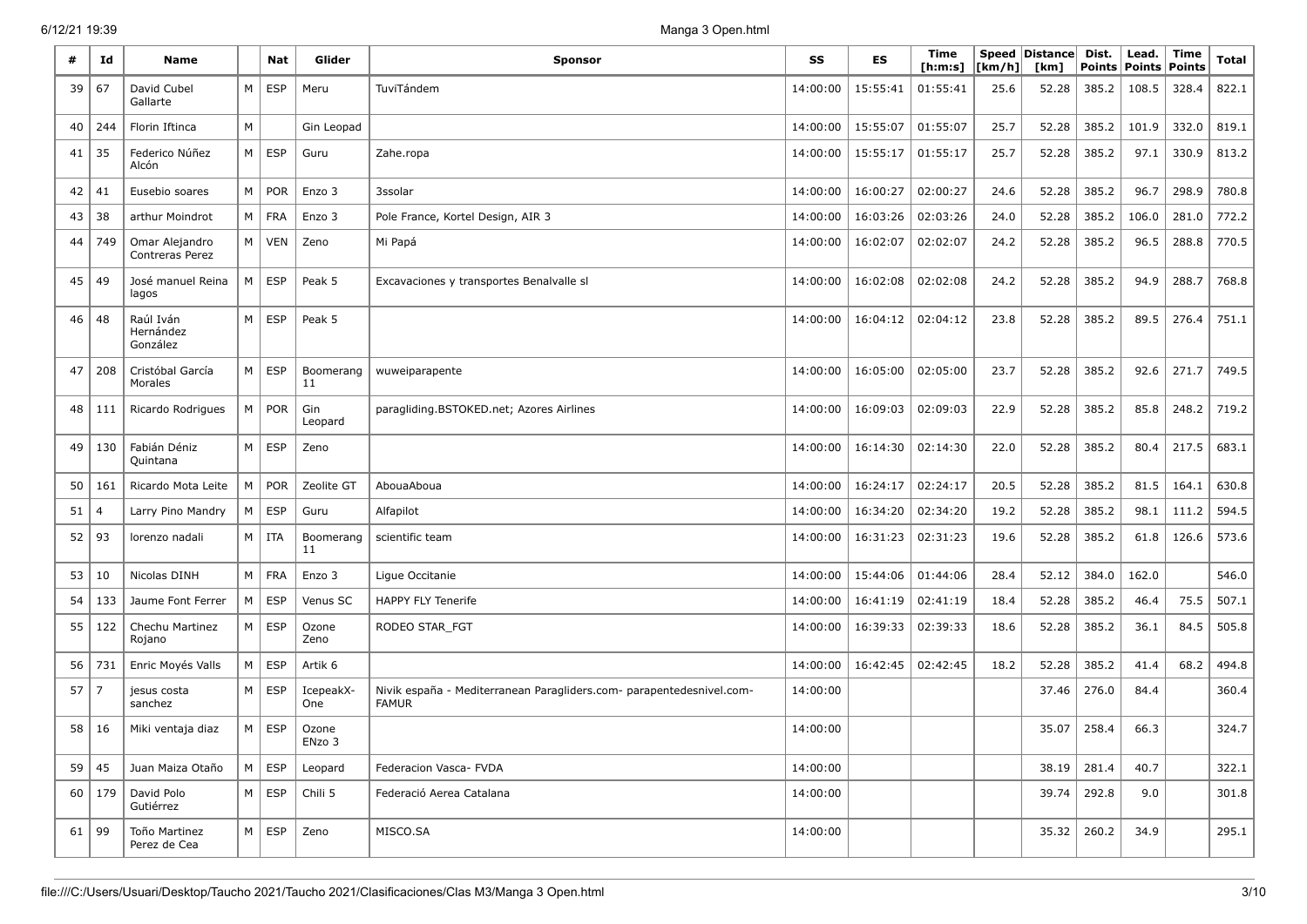| #  | Id  | <b>Name</b>                              |           | <b>Nat</b> | Glider            | <b>Sponsor</b>                                                                                                                                      | SS       | <b>ES</b> | Time<br>[ <b>h</b> : <b>m</b> : <b>s</b> ] | [km/h] | Speed Distance<br>[km] | Dist. | Lead.<br>Points   Points   Points | Time | <b>Total</b> |
|----|-----|------------------------------------------|-----------|------------|-------------------|-----------------------------------------------------------------------------------------------------------------------------------------------------|----------|-----------|--------------------------------------------|--------|------------------------|-------|-----------------------------------|------|--------------|
| 62 | 603 | Mateu Bendicho                           | M         | ESP        | Zeno              | El sudor de la frente                                                                                                                               | 14:00:00 |           |                                            |        | 38.66                  | 284.9 | 6.2                               |      | 291.1        |
| 63 | 152 | jose Jiménez Belda                       | M         | <b>ESP</b> | Cayenne 6         | SKYWALK - TOLDOS ZAIDIN - SHERPA - ECOINERTES                                                                                                       | 14:00:00 |           |                                            |        | 34.99                  | 257.8 | 30.0                              |      | 287.8        |
| 64 | 91  | Jorge Rodriguez<br>Gomez                 | M         | <b>ESP</b> | Meru              | Galiza Caníbal                                                                                                                                      | 14:00:00 |           |                                            |        | 37.52                  | 276.4 | 7.6                               |      | 284.0        |
| 65 | 239 | Rafael Rosa Prat                         | M         | <b>ESP</b> | Swift 4           | Federació Aèria Catalana   Strip-Air                                                                                                                | 14:00:00 |           |                                            |        | 37.72                  | 277.9 |                                   |      | 277.9        |
| 66 | 318 | Jonatan Sastre                           | M         | <b>ESP</b> | Delta 4           |                                                                                                                                                     | 14:00:00 |           |                                            |        | 36.98                  | 272.5 | 2.7                               |      | 275.2        |
| 67 | 237 | Carlos Cervilla<br>Diaz                  | M         | <b>ESP</b> | Allegro           | Granaltura.es - Kasana.es - PHI                                                                                                                     | 14:00:00 |           |                                            |        | 34.98                  | 257.7 |                                   |      | 257.7        |
| 68 | 84  | Jose Antonio Perez<br>Jorge              | M         | <b>ESP</b> | PHI Allegro       |                                                                                                                                                     | 14:00:00 |           |                                            |        | 34.96                  | 257.6 |                                   |      | 257.6        |
| 69 | 637 | Javier Vazquez<br>Fernandez              | M         | <b>ESP</b> | Venus SC          |                                                                                                                                                     | 14:00:00 |           |                                            |        | 34.95                  | 257.5 |                                   |      | 257.5        |
| 70 | 625 | Manuel Presas<br>vence                   | M         | ESP        | Venus SC          |                                                                                                                                                     | 14:00:00 |           |                                            |        | 34.89                  | 257.0 |                                   |      | 257.0        |
| 71 | 258 | Óliver Álvarez<br>Lorenzo                | M         | ESP        | Comet             | Parapente Ferrol                                                                                                                                    | 14:00:00 |           |                                            |        | 34.37                  | 253.2 |                                   |      | 253.2        |
| 72 | 260 | Sergi Pifarré Abad                       | M         | <b>ESP</b> | Ikuma2            | Ager Aventura't                                                                                                                                     | 14:00:00 |           |                                            |        | 33.70                  | 248.3 |                                   |      | 248.3        |
| 73 | 240 | Adrià Fabra<br>Amorós                    | M         | <b>ESP</b> | Ikuma2            |                                                                                                                                                     | 14:00:00 |           |                                            |        | 33.67                  | 248.1 |                                   |      | 248.1        |
| 74 | 198 | Josep Ramon<br>Penella Ros               | ${\sf M}$ | <b>ESP</b> | Delta 3           |                                                                                                                                                     | 14:00:00 |           |                                            |        | 32.27                  | 237.8 |                                   |      | 237.8        |
| 75 | 92  | Jordi Roset Ilobet                       | M         | ESP        | Alpina 4          | F.A.C.                                                                                                                                              | 14:00:00 |           |                                            |        | 30.27                  | 223.0 |                                   |      | 223.0        |
| 76 | 81  | Dani Martínez<br>Alarcón                 | M         | <b>ESP</b> | Spice             | Skywalk España - Castillo de Segura - OlivAir - Ibex Team                                                                                           | 14:00:00 |           |                                            |        | 22.70                  | 167.3 |                                   |      | 167.3        |
| 77 | 96  | Roman<br>Olyukhnych                      | ${\sf M}$ | <b>UKR</b> | Up Guru           | APCO                                                                                                                                                | 14:00:00 |           |                                            |        | 22.49                  | 165.7 |                                   |      | 165.7        |
| 78 | 184 | Augusto Clemente<br>ramirez              | M         | <b>ESP</b> | Artik 6           |                                                                                                                                                     | 14:00:00 |           |                                            |        | 22.27                  | 164.1 |                                   |      | 164.1        |
| 79 | 104 | <b>GREGORIO</b><br><b>GONZALEZ OLIVA</b> | M         | ESP        | Icepeak X-<br>One | TENERFLY / NIVEL 21                                                                                                                                 | 14:00:00 |           |                                            |        | 21.77                  | 160.4 |                                   |      | 160.4        |
| 80 | 190 | jules Perrin                             | M         | <b>FRA</b> | Niviuk X-<br>One  | fly fat                                                                                                                                             | 14:00:00 |           |                                            |        | 21.50                  | 158.4 |                                   |      | 158.4        |
| 81 | 746 | Carlos Pérez<br>Andrés                   | M         | <b>ESP</b> | Rush 5            |                                                                                                                                                     | 14:00:00 |           |                                            |        | 20.66                  | 152.2 |                                   |      | 152.2        |
| 82 | 211 | Miquel González<br>Cuesta                | M         | ESP        | Nyos RS           | Club Parapente Ferrol, Nadela, Husqvarna Ferrol, Bueceo Galicia, Garcia<br>Rielo, Felpeto Fisioterapia, Hotel Semáforo de Bares, Axis Paraglaiderss | 14:00:00 |           |                                            |        | 20.52                  | 151.2 |                                   |      | 151.2        |
| 83 | 735 | Raul Gonzalez<br>Monaj                   | M         | <b>ESP</b> | 777 Queen<br>2    |                                                                                                                                                     | 14:00:00 |           |                                            |        | 16.86                  | 124.2 |                                   |      | 124.2        |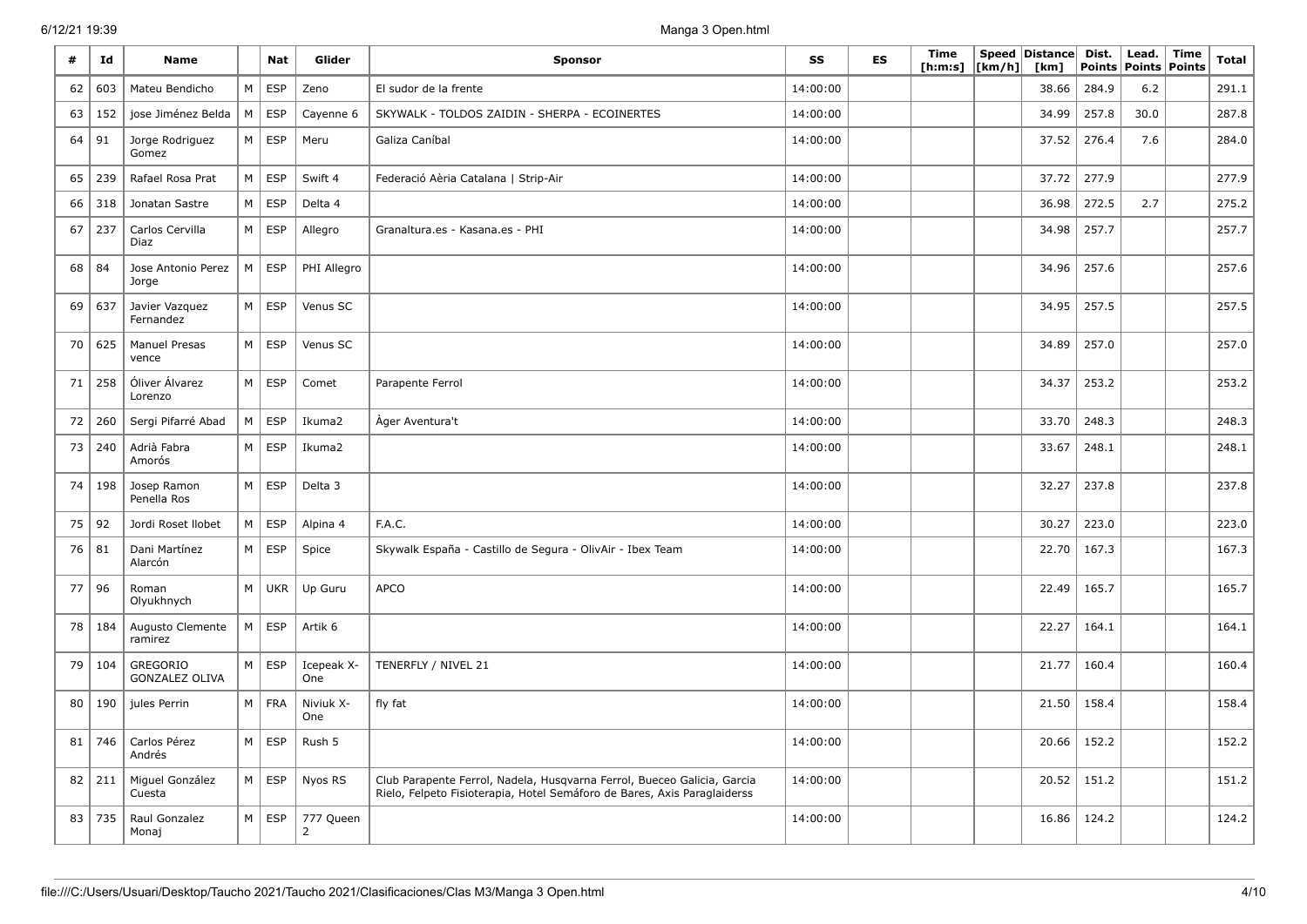| #          | Id  | <b>Name</b>                       |    | <b>Nat</b>    | Glider           | <b>Sponsor</b>                                          |          | <b>ES</b> | Time<br>[ h: m: s] | $\lfloor \lfloor km/h \rfloor \rfloor$ | Speed Distance Dist.<br>[km] |       | Lead.  <br>Points   Points   Points | Time | Total |
|------------|-----|-----------------------------------|----|---------------|------------------|---------------------------------------------------------|----------|-----------|--------------------|----------------------------------------|------------------------------|-------|-------------------------------------|------|-------|
| 84         | 609 | Pilar Montero<br>Gonzalez         | F. | <b>ESP</b>    | Rook 3           |                                                         | 14:00:00 |           |                    |                                        | $15.38$   113.3              |       |                                     |      | 113.3 |
| 85         | 635 | Pedro Gomez<br>Vazquez            |    | $M \vert ESP$ | U turn<br>Vision | NAC INTERCOM                                            | 14:00:00 |           |                    |                                        | 14.40                        | 106.1 |                                     |      | 106.1 |
| 86         | 745 | Joan Penella                      | M  | <b>ESP</b>    | Ikuma2           | Ager Aventura't                                         | 14:00:00 |           |                    |                                        | 13.99                        | 103.1 |                                     |      | 103.1 |
| 87         | 286 | Francisco Arenas<br>Hernando      |    | $M \vert$ ESP | Omega 9          | no                                                      | 14:00:00 |           |                    |                                        | 13.85                        | 102.0 |                                     |      | 102.0 |
| 88         | 127 | Afranio González<br>Cabrera       | M  | ESP           | Zeno             |                                                         | 14:00:00 |           |                    |                                        | 13.49                        | 99.4  |                                     |      | 99.4  |
| 89         | 756 | Vicente Abarca<br>Fernandez       |    | $M \vert ESP$ | Eden 7           |                                                         | 14:00:00 |           |                    |                                        | 7.65                         | 56.4  |                                     |      | 56.4  |
| 90         | 86  | Cristo Afonso                     |    | $M \vert$ ESP | Enzo 3           | KANGAROO TANDEM - Parapente Tenerife                    | 14:00:00 |           |                    |                                        | 6.21                         | 45.7  |                                     |      | 45.7  |
| 91         | 28  | Xavier Berneda                    |    | $M \vert$ ESP | Enzo 3           | MunichSports.com - Parashop.es - FlyFox - DuuoShoes.com | 14:00:00 |           |                    |                                        | 4.04                         | 29.7  |                                     |      | 29.7  |
| 92         | 206 | Fermin Montaner<br>Morant         |    | $M \vert ESP$ | Lotus Lt1        | montaner.de                                             | 14:00:00 |           |                    |                                        | 4.00                         | 29.5  |                                     |      | 29.5  |
| <b>DNF</b> | 164 | Miquel Angel<br>Pifarré Boix      |    | $M \vert$ ESP | Zeno             | Àger Aventura't                                         |          |           |                    |                                        |                              |       |                                     |      | 0.0   |
| ABS        | 108 | Guillermo De<br>Armas Estévez     |    | $M \vert ESP$ | Macpara<br>Magus |                                                         |          |           |                    |                                        |                              |       |                                     |      | 0.0   |
| ABS 634    |     | Nacho<br>Basterrechea<br>Escudero |    | $M \vert ESP$ | Guru             |                                                         |          |           |                    |                                        |                              |       |                                     |      | 0.0   |
| ABS        | 257 | Josep Requeni<br>Rausell          |    | $M \vert ESP$ | Rush 4           |                                                         |          |           |                    |                                        |                              |       |                                     |      | 0.0   |
| ABS $ 46$  |     | jean marc<br>malhonda             |    | $M$ FRA       | Supair Wild      | flytenerife                                             |          |           |                    |                                        |                              |       |                                     |      | 0.0   |
| ABS   203  |     | Javier Liria López                |    | $M \mid ESP$  | Eden 7           | Mundosa®, federació aèria catalana                      |          |           |                    |                                        |                              |       |                                     |      | 0.0   |

## **Task definition**

| <b>No</b> | Leg Dist.        | Id     | Radius             | Open  | Close | <b>Coordinates</b>           | <b>Altitude</b> |
|-----------|------------------|--------|--------------------|-------|-------|------------------------------|-----------------|
| 1         | $0.0 \text{ km}$ | SD4076 | 400 m              | 13:30 | 15:00 | Lat: 28.14511 Lon: -16.73607 | 744 m           |
| 2 SS      | $1.4 \text{ km}$ | S07026 | 5500 m             | 14:00 | 17:45 | Lat: 28.08831 Lon: -16.70667 | 255 m           |
| 3         | 5.4 km           | S07026 | 1500 m             | 14:00 | 17:45 | Lat: 28.08831 Lon: -16.70667 | 255 m           |
| 4         | 14.0 km          | S28087 | $2000 \; m$        | 14:00 | 17:45 | Lat: 28.18797 Lon: -16.75544 | 843 m           |
| 5         | 20.5 km          | SG2000 | $2000 \; m$        | 14:00 | 17:45 | Lat: 28.09787 Lon: -16.75192 | 0 <sub>m</sub>  |
| 6         | 24.8 km          | SD1096 | $4000 \; \text{m}$ | 14:00 | 17:45 | Lat: 28.11537 Lon: -16.65732 | 946 m           |
| 7         | 33.6 km          | ST4003 | 9000 m             | 14:00 | 17:45 | Lat: 28.22388 Lon: -16.83593 | 38 m            |

file:///C:/Users/Usuari/Desktop/Taucho 2021/Taucho 2021/Clasificaciones/Clas M3/Manga 3 Open.html 5/10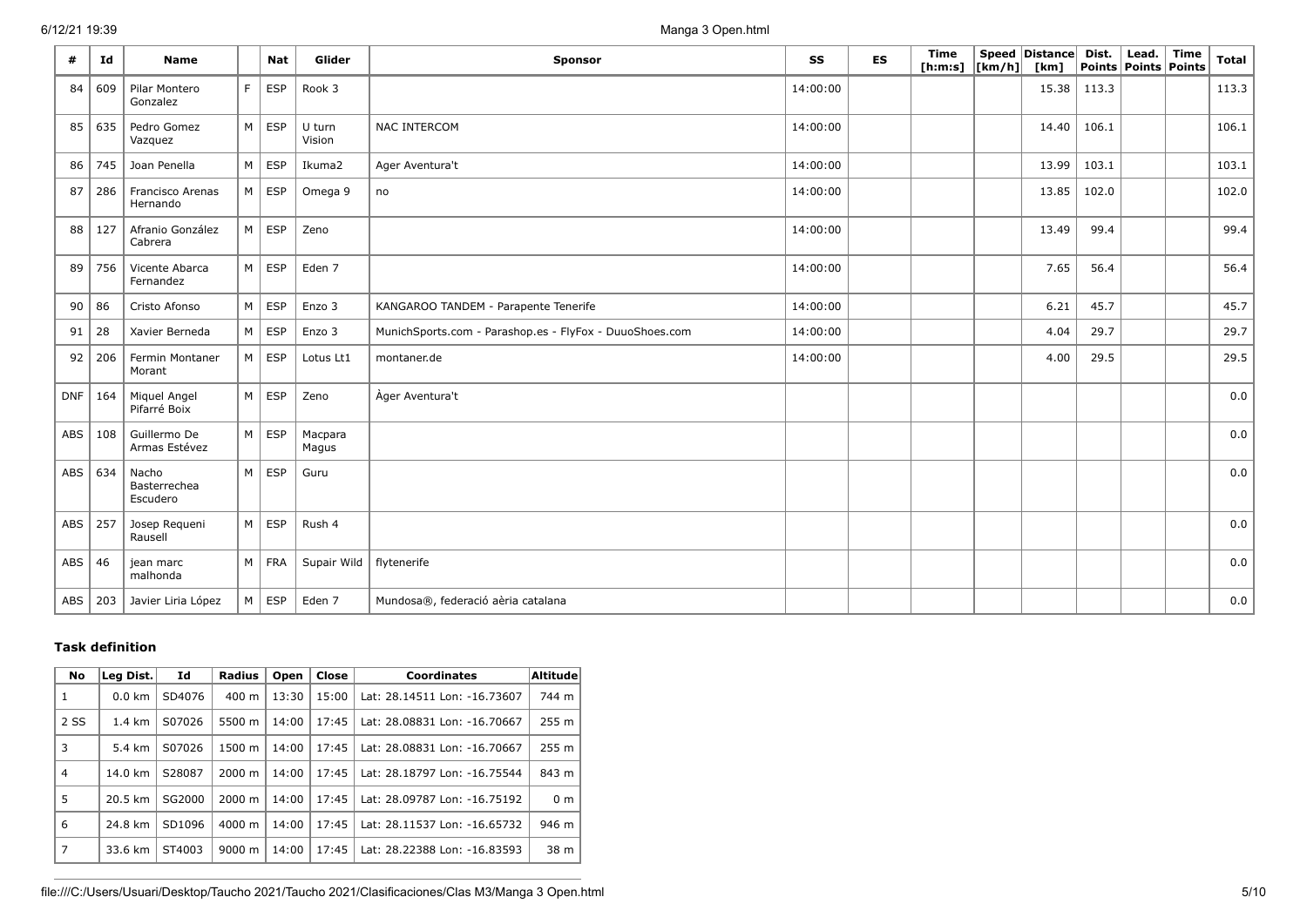| No    | Id<br>Lea Dist. |        | Close <b>l</b><br>Radius <b>I</b><br>Open<br><b>Coordinates</b> |       |  |                                              | Altitude |
|-------|-----------------|--------|-----------------------------------------------------------------|-------|--|----------------------------------------------|----------|
| 8     | 42.8 km         | S07026 | 1500 m l                                                        |       |  | 14:00   17:45   Lat: 28.08831 Lon: -16.70667 | $255$ m  |
| 9     | 47.8 km         | SD4076 | $500 \text{ m}$                                                 |       |  | 14:00   17:45   Lat: 28.14511 Lon: -16.73607 | 744 m    |
| 10 ES | 50.8 km $\vert$ | SG2000 | $2000 \text{ m}$                                                |       |  | 14:00   17:45   Lat: 28.09787 Lon: -16.75192 | 0 m      |
| 11    | 52.3 km         | SG2000 | 500 m                                                           | 14:00 |  | 17:45   Lat: 28.09787 Lon: -16.75192         | 0 m      |

### **Notes**

| Ιd  | Name                        | Note       |
|-----|-----------------------------|------------|
| 108 | Guillermo De Armas Estévez  | Ausente    |
| 164 | Miguel Angel Pifarré Boix   | No Despega |
| 203 | Javier Liria López          | Ausente    |
| 257 | Josep Requeni Rausell       | Ausente    |
| 46  | jean marc malhonda          | Ausente    |
| 634 | Nacho Basterrechea Escudero | Ausente    |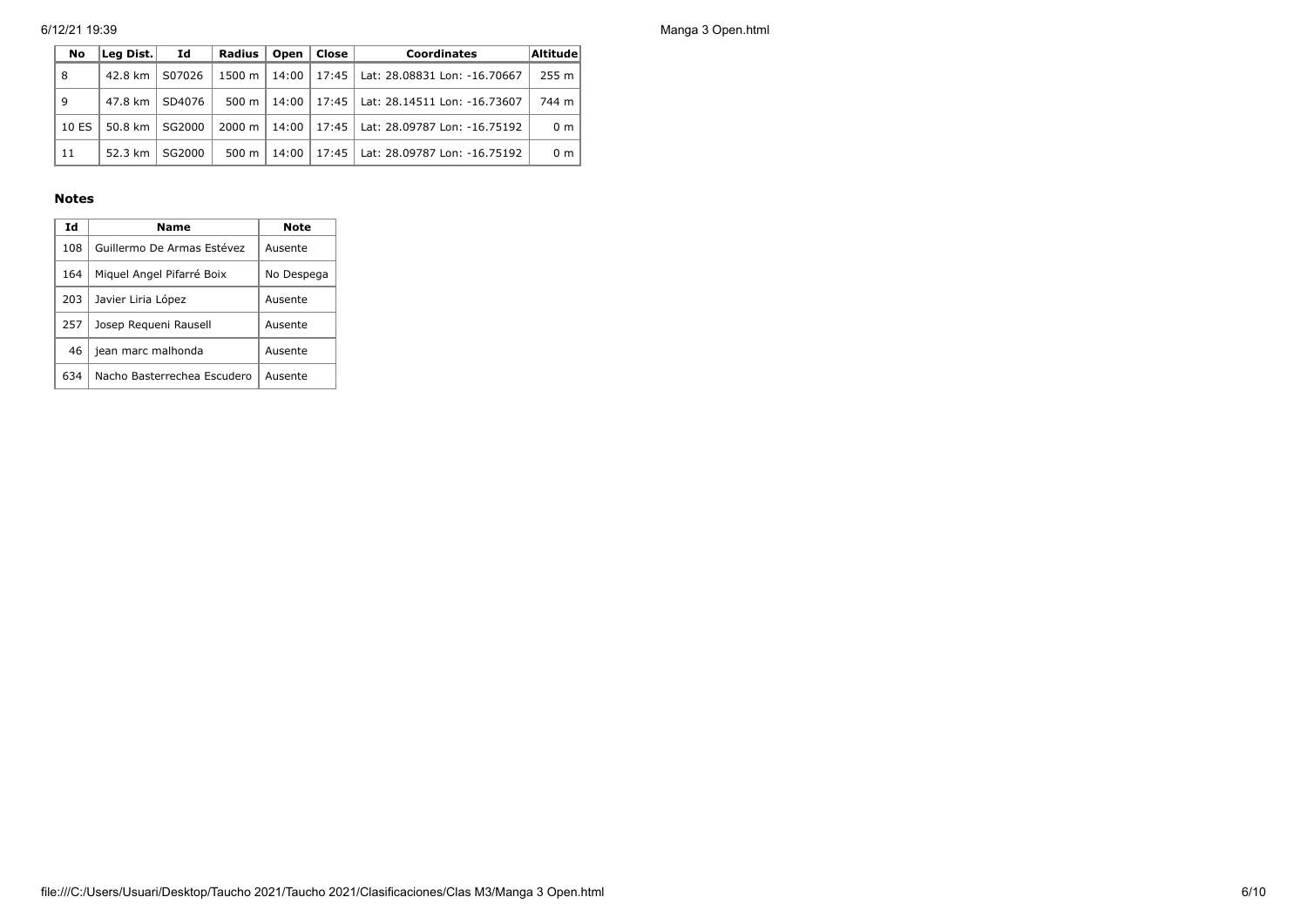**Pilots not yet processed (NYP)**

**Id Name**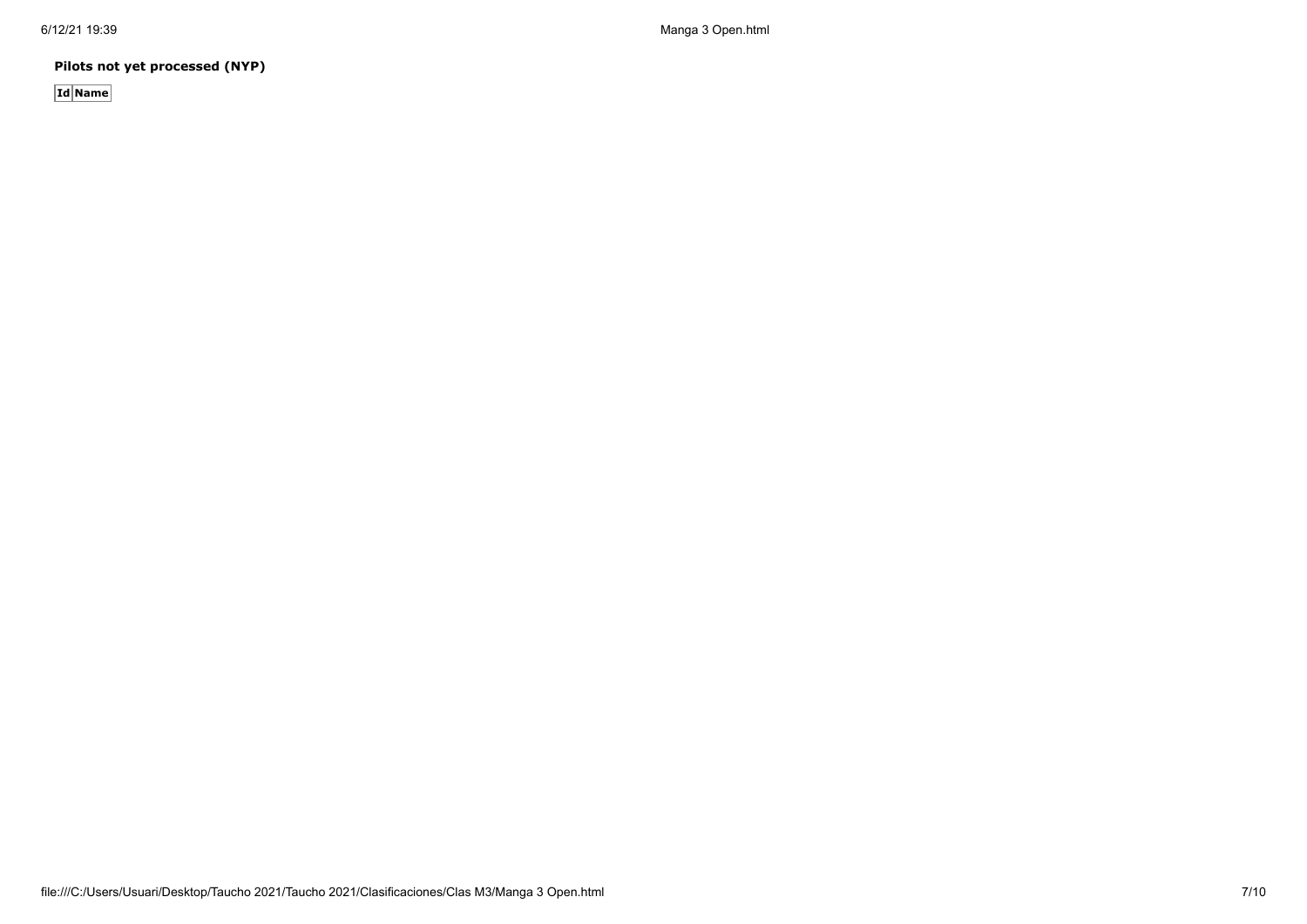### **Task statistics**

| ss distance                     | 49.35                |
|---------------------------------|----------------------|
| task distance                   | 52.276               |
| launch_to_ess_distance          | 50.776               |
| no_of_pilots_present            | 93                   |
| no_of_pilots_flying             | 92                   |
| no_of_pilots_lo                 | 37                   |
| no_of_pilots_reaching_nom_dist  | 56                   |
| no_of_pilots_reaching_es        | 56                   |
| no_of_pilots_reaching_goal      | 55                   |
| sum_flown_distance              | 3863.52              |
| best_dist                       | 52.276               |
| best time                       | 1.655                |
| worst_time                      | 2.7125               |
| qnh_setting                     | 1013.25              |
| no_of_pilots_in_competition     | 98                   |
| no of pilots landed before stop | 0                    |
| sum_dist_over_min               | 3496.804             |
| sum_real_dist_over_min          | 3496.804             |
| sum_flown_distances             | 3863.52              |
| best_real_dist                  | 52.276               |
| last_finisher_start_time        | 2021-12-06T14:00:00Z |
| last_start_time                 | 2021-12-06T14:00:00Z |
| first_start_time                | 2021-12-06T14:00:00Z |
| first_finish_time               | 2021-12-06T15:39:18Z |
| max_time_to_get_time_points     | 2.9415               |
| goalratio                       | 0.5978               |
| arrival_weight                  | 0                    |
| departure_weight                | $\Omega$             |
| leading_weight                  | 0.162                |
| time_weight                     | 0.4528               |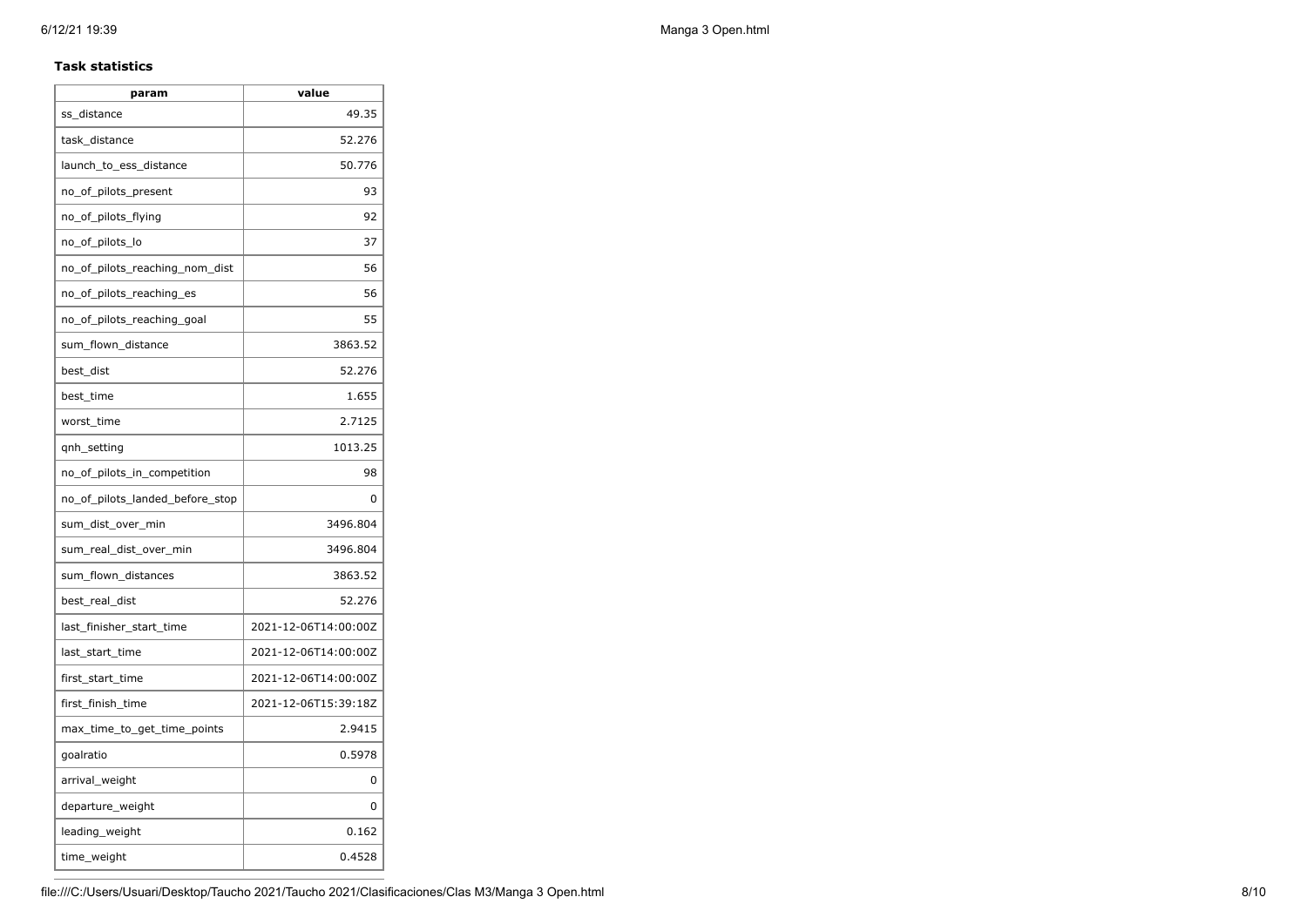| param                        | value    |
|------------------------------|----------|
| distance_weight              | 0.3852   |
| smallest_leading_coefficient | 1.019    |
| available_points_distance    | 385.1758 |
| available_points_time        | 452.8242 |
| available_points_departure   | 0        |
| available_points_leading     | 162      |
| available_points_arrival     | 0        |
| time_validity                | 1        |
| launch_validity              | 1        |
| distance_validity            | 1        |
| stop_validity                | 1        |
| day_quality                  | 1        |
| ftv_day_validity             | 0.9952   |
| time_points_stop_correction  | 0        |

## **Scoring formula settings**

| param                                        | value    |
|----------------------------------------------|----------|
| id                                           | GAP2020  |
| use_distance_points                          | 1        |
| use time points                              | 1        |
| use_departure_points                         | 0        |
| use_leading_points                           | 1        |
| use arrival position points                  | $\Omega$ |
| use_arrival_time_points                      | 0        |
| time points if not in goal                   | 0        |
| jump_the_gun_factor                          | $\Omega$ |
| jump_the_gun_max                             | $\Omega$ |
| use_1000_points_for_max_day_quality          | $\Omega$ |
| normalize_1000_before_day_quality            | $\Omega$ |
| time_validity_based_on_pilot_with_speed_rank | 1        |
| bonus_gr                                     | 4        |
| no_pilots_in_goal_factor                     | 0.8      |

6/12/21 19:39 Manga 3 Open.html